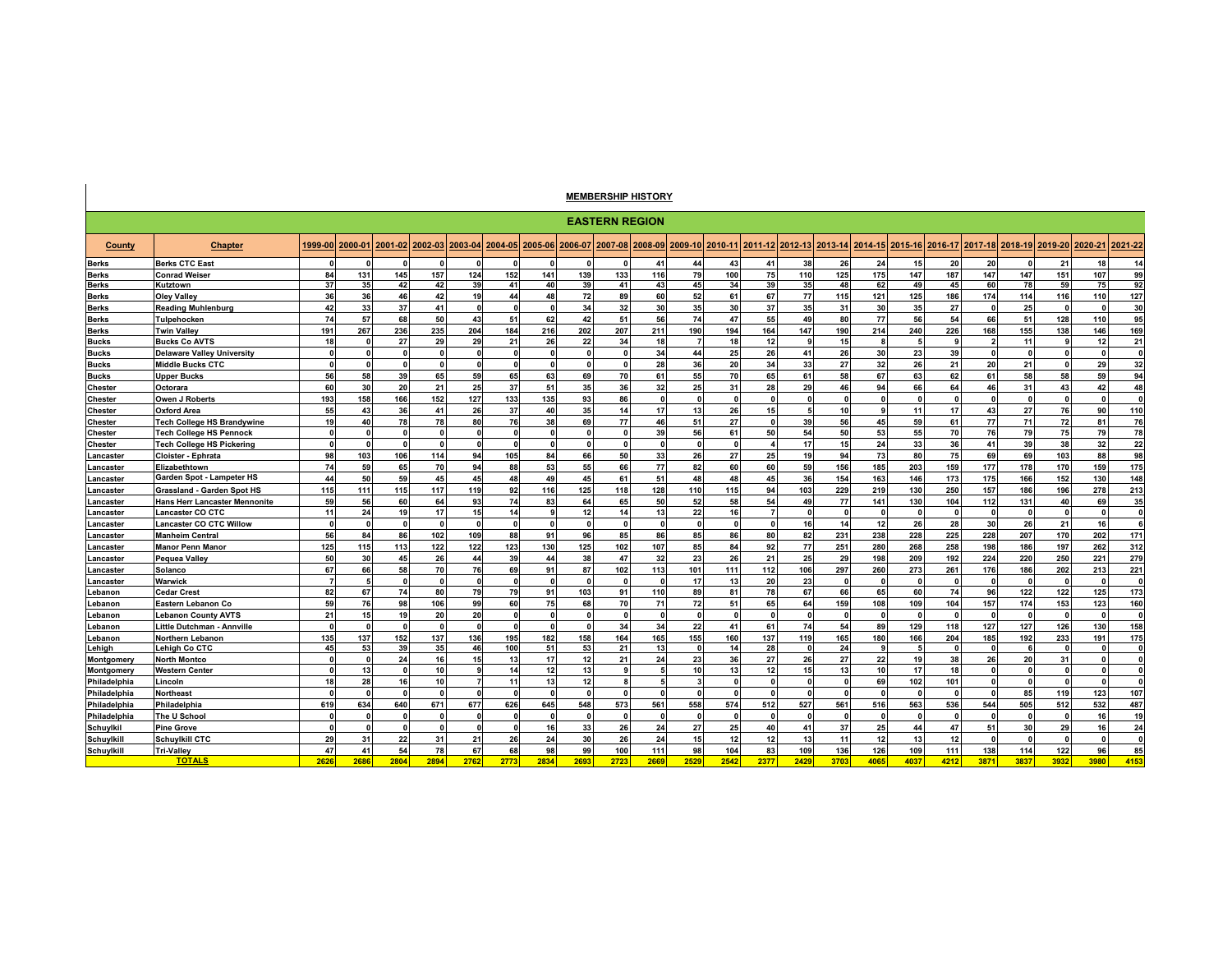|                 | <b>NORTHERN REGION</b>                   |              |          |                          |              |              |                |              |              |                |              |                |              |              |                 |            |              |          |              |              |              |              |              |              |
|-----------------|------------------------------------------|--------------|----------|--------------------------|--------------|--------------|----------------|--------------|--------------|----------------|--------------|----------------|--------------|--------------|-----------------|------------|--------------|----------|--------------|--------------|--------------|--------------|--------------|--------------|
| County          | <b>Chapter</b>                           | 1999-00      | 2000-01  | 2001-02                  | 2002-03      | 2003-04      | 2004-05        | 2005-06      | 2006-07      | 2007-08        | 2008-09      | 2009-10        | 2010-11      |              | 2011-12 2012-13 | 2013-14    | 2014-15      | 2015-16  | 2016-17      | 2017-18      | 2018-19      | 2019-20      | 2020-21      | 2021-22      |
| <b>Bradford</b> | <b>Athens</b>                            | 46           | 23       | 41                       | 47           | 67           | 77             | 91           | 67           | 72             | 60           | 59             | 60           | 63           | 74              | 145        | 146          | 158      | 140          | 157          | 153          | 155          | 127          | 174          |
| <b>Bradford</b> | <b>Athens Middle</b>                     | $\mathbf{r}$ |          | $\Omega$                 | $\mathbf{r}$ | $\mathbf{r}$ | $\mathbf{r}$   | $\mathbf{r}$ | $\mathbf{r}$ | $\Omega$       | $\mathbf{0}$ | $\sqrt{2}$     |              | $\mathbf{r}$ | $\mathbf{r}$    | $\sqrt{2}$ | $\mathbf{r}$ |          | $\mathbf{r}$ | $\mathbf{r}$ | $\Omega$     |              |              | 132          |
| <b>Bradford</b> | Canton                                   | $\Omega$     | n        | $\mathbf{0}$             | $\mathbf{0}$ | 18           | 21             | 20           | 28           | 31             | 27           | 30             | 32           | 32           | 34              | 43         | 39           | 32       | 30           | 25           | 22           | 29           | 27           | 29           |
| <b>Bradford</b> | <b>Northeast Bradford</b>                | 28           | 25       | 19                       | 21           | 23           | 19             | 18           | 12           | 20             | 18           | 19             | 17           | 17           | 51              | 13         | 12           | 15       | 14           | 72           | 48           | 73           | 65           | 61           |
| <b>Bradford</b> | Troy                                     | 35           | 38       | 41                       | 31           | $\mathbf{0}$ | 27             | 29           | 29           | 36             | 33           | 29             | 31           | 43           | 41              | 145        | 149          | 147      | 151          | 205          | 141          | 126          | 139          | 130          |
| Centre          | <b>Bald Eagle</b>                        | $\mathbf{r}$ |          | $\mathbf{0}$             | $\Omega$     | $\Omega$     | $\Omega$       | $\Omega$     | $\Omega$     | $\Omega$       | $\mathbf{0}$ | $\mathbf{0}$   | $\mathbf{r}$ | 21           | 24              | 31         | 31           | 170      | 119          | 135          | 150          | 137          | 104          | 91           |
| Centre          | <b>Bellefonte</b>                        | 13           | 25       | 24                       | 13           | 15           | 17             | 9            | 15           | -8             | 16           | 22             | 37           | 43           | 42              | 139        | 133          | 108      | 65           | 59           | 42           | 76           | 82           | 46           |
| Centre          | <b>Central PA Institute</b>              | 20           | 15       | 16                       | 15           | 20           | 26             | 17           | 17           | 23             | 22           | 15             | 25           | 25           | 19              | 17         | 13           | 17       | 17           | 20           | 19           | 17           | 18           | 14           |
| Centre          | <b>Penns Valley</b>                      | 53           | 54       | 41                       | 50           | 52           | 50             | 46           | 92           | 76             | 58           | 44             | 37           | 33           | 46              | 66         | 57           | 48       | 54           | 64           | 59           | 34           | 47           | 76           |
| Centre          | PSU - collegiate                         | $\Omega$     |          | $\mathbf{0}$             | $\Omega$     | $\Omega$     | $\mathbf{o}$   | $\Omega$     | 43           | 31             | 38           | 34             | 74           | 50           | 24              | 44         | 32           | 18       | $\mathbf{0}$ | $\mathbf{0}$ | $\mathbf{0}$ | $\Omega$     | $\mathbf{r}$ | $\mathbf{0}$ |
| Centre          | <b>State College</b>                     | 54           | 46       | 52                       | 52           | 50           | 57             | 50           | 55           | 55             | 67           | 73             | 67           | 69           | 59              | 94         | 88           | 87       | 94           | 84           | 91           | 58           | 50           | 68           |
| Clearfield      | Clearfield                               | 54           | 66       | 101                      | 91           | 114          | 107            | 73           | 61           | 71             | 62           | 49             | 43           | 35           | 30              | 39         | 25           | 30       | 23           | 20           | 18           | 11           | 75           | 77           |
| Clearfield      | <b>Moshannon Valley</b>                  | $\mathbf{0}$ |          | $\Omega$                 | $\mathbf{0}$ | $\Omega$     | $\Omega$       | $\mathbf{r}$ | $\Omega$     | $\mathbf{0}$   |              | $\Omega$       |              | $\Omega$     | $\mathbf{0}$    |            | $\mathbf{0}$ |          | $\mathbf{0}$ | $\mathbf{0}$ | $\mathbf{0}$ | $\mathbf{0}$ |              | 73           |
| Clinton         | <b>Central Mountain</b>                  | 30           | 27       | 26                       | 47           | 61           | 61             | 32           | 32           | 50             | 42           | 42             | 58           | 34           | 45              | 47         | 50           | 44       | 41           | 41           | 19           | 49           | 110          | 114          |
| Clinton         | <b>Kevstone Central AVTS</b>             | 23           | 21       | 15 <sup>1</sup>          | $\Omega$     | $\Omega$     | $\mathbf{0}$   | $\Omega$     | $\Omega$     | $\mathbf{0}$   | O            | $\Omega$       |              | $\mathbf{0}$ | $\mathbf{0}$    | $\Omega$   | $\mathbf{0}$ |          | $\Omega$     | $\mathbf{0}$ | $\Omega$     | <b>C</b>     |              | $\mathbf{0}$ |
| Clinton         | <b>Sugar Valley Rural Charter School</b> |              |          | $\mathbf{0}$             | $\mathbf{0}$ | n            | $\Omega$       | $\mathbf{a}$ | $\mathbf{r}$ | $\mathbf{0}$   |              | 24             | 31           | 29           | 27              | 71         | 57           | 70       | 75           | 42           | 98           | 90           | 91           | 89           |
| Columbia        | <b>Benton Area</b>                       | 36           | 39       | 31                       | 51           | 63           | 99             | 100          | 92           | 92             | 90           | 74             | 53           | 55           | 91              | 106        | 105          | 83       | 80           | 93           | 116          | 87           | 66           | 55           |
| Columbia        | <b>Central Columbia</b>                  | 103          | 81       | 91                       | 72           | 38           | 55             | 48           | 41           | 40             | 38           | 46             | 59           | 69           | 71              | 97         | 70           | 83       | 86           | 100          | 97           | 83           | 100          | 94           |
| Columbia        | <b>Columbia-Montour AVTS</b>             | 62           | 53       | 44                       | 46           | 58           | 53             | 43           | 42           | 40             | 40           | 47             | 39           | 36           | 37              | 35         | 32           | 31       | 29           | 30           | 31           | 17           | 37           | 28           |
| Columbia        | <b>Millville</b>                         | $\Omega$     |          | $\mathbf{0}$             | $\mathbf{0}$ | n            | 0              | n            | $\Omega$     | $\mathbf{0}$   |              | $\Omega$       | n            | $\Omega$     | $\mathbf{0}$    |            | $\Omega$     | n        | $\Omega$     |              | $\Omega$     |              |              | 32           |
| Lackawanna      | <b>Lackawanna County AVTS</b>            | 14           |          | $\Omega$                 | $\Omega$     |              |                |              | $\mathbf{r}$ | $\Omega$       |              |                |              | $\mathbf{r}$ | $\Omega$        |            | $\mathbf{r}$ |          | $\mathbf{a}$ | $\Omega$     | $\mathbf{r}$ |              |              | $\mathbf{0}$ |
| Luzerne         | <b>Northwest Area</b>                    | 43           | 53       | 30                       | $\mathbf{0}$ | $\Omega$     | $\Omega$       | 24           | 40           | $\overline{7}$ | 11           | $\overline{7}$ | 19           | 27           | 35              | 31         | 46           | 47       | 45           | 38           | 36           | 29           | 26           | 40           |
| Luzerne         | <b>Wilkes Barre AVTS</b>                 | $\Omega$     |          | $\Omega$                 | 11           | $\Omega$     | $\mathbf{q}$   | 25           | 10           | 10             | 10           | 13             | 13           | 16           | 21              | 19         | 11           | 16       | 21           | 18           | 14           | 11           | 27           | 16           |
| Lycoming        | <b>East Lycoming</b>                     | 18           | 20       | 14                       | $\mathbf{0}$ | O            |                | $\sqrt{2}$   | $\Omega$     | $\mathbf{0}$   | $\mathbf{0}$ | $\Omega$       | n            | $\Omega$     | $\mathbf{0}$    | $\sqrt{2}$ | $\Omega$     |          | $\Omega$     | $\mathbf{0}$ | $\Omega$     | f.           |              | 0            |
| Lycoming        | Lycoming CTC                             | $\Omega$     |          | $\Omega$                 | $\Omega$     | O            | n              | U            | $\Omega$     | $\Omega$       | 10           | $\Omega$       |              | $\Omega$     | $\mathbf{0}$    | $\Omega$   | $\Omega$     | n        | $\Omega$     | $\mathbf{0}$ | $\Omega$     |              |              | $\mathbf{0}$ |
| Lycoming        | <b>Montgomery Area</b>                   |              |          | $\mathbf{0}$             | $\mathbf{0}$ |              |                | n            | $\Omega$     | $\mathbf{0}$   |              | $\Omega$       |              | $\Omega$     | $\mathbf{0}$    |            | $\Omega$     |          | $\mathbf{a}$ | $\mathbf{0}$ | $\Omega$     | 64           | 69           | 83           |
| Lycoming        | Montoursville                            | 89           | 73       | 60                       | $\Omega$     | $\Omega$     | $\Omega$       | $\Omega$     | 45           | $\Omega$       | 26           | 21             | $\sqrt{2}$   | 60           | 66              | 102        | 71           | 45       | 81           | 41           | 41           | 71           | 124          | 111          |
| Lycoming        | Williamsport                             | $\mathbf{0}$ | $\Omega$ | $\Omega$                 | $\mathbf{0}$ | $\Omega$     | $\mathbf 0$    | <sup>0</sup> | $\Omega$     | $\mathbf{0}$   | O            | $\Omega$       | U            | $\Omega$     | $\mathbf{0}$    | 51         | 56           | 48       | 45           | 39           | $\Omega$     | <b>C</b>     |              | 0            |
| McKean          | <b>Bradford Area</b>                     | 11           | 16       | 20                       | 20           | 20           | 23             | 31           | 27           | 30             | 26           | 27             | 24           | $\mathbf{r}$ |                 | $\sqrt{2}$ | $\mathbf{r}$ |          | $\sqrt{2}$   | $\Omega$     | $\mathbf{r}$ |              |              | $\mathbf 0$  |
| <b>McKean</b>   | Otto-Eldred                              | $\Omega$     |          | $\mathbf{0}$             | $\mathbf{0}$ | $\Omega$     | $\Omega$       | $\Omega$     | $\Omega$     | $\mathbf{0}$   | $\mathbf{0}$ | $\Omega$       |              | $\mathbf{0}$ | $\Omega$        |            | $\Omega$     |          | $\mathbf{0}$ | $\Omega$     | $\mathbf{0}$ |              | 91           | 117          |
| Monroe          | <b>Monroe Co AVTS</b>                    | 36           | 36       | 39                       | 36           | 26           | 22             | 28           | 30           | 33             | 29           | 31             | 34           | 36           | 37              | 37         | 30           | 30       | 33           | 30           | 35           | 48           | 31           | 45           |
| Montour         | <b>Danville</b>                          | 66           | 53       | 42                       | 46           | 36           | 36             | 54           | 45           | 61             | 54           | 44             | 54           | 41           | 48              | 149        | 129          | 125      | 112          | 114          | 123          | 113          | 84           | 117          |
| Northampton     | <b>Bangor</b>                            | $\mathbf{0}$ |          | $\mathbf{0}$             | $\mathbf{0}$ | $\Omega$     | $\mathbf{0}$   | $\Omega$     | $\mathbf{0}$ | $\mathbf{0}$   | 16           | 21             | $\mathbf{r}$ | $\Omega$     | $\mathbf{0}$    | - 0        | $\mathbf{0}$ | n        | $\Omega$     | $\mathbf{0}$ | $\Omega$     | $\Omega$     | $\mathbf{r}$ | $\mathbf 0$  |
| Northampton     | <b>Bethlehem AVTS</b>                    |              | 33       | 27                       | $\mathbf{0}$ | 26           | 29             | 40           | 42           | 33             | 24           | 29             | 27           | 28           | 22              |            | $\mathbf{0}$ |          | 14           | $\mathbf{0}$ | $\mathbf{0}$ | f.           |              | $\mathbf{0}$ |
| Northumberland  | <b>Line Mountain</b>                     | 59           | 49       | 34                       | 36           | 28           | 27             | 29           | 28           | 24             | 25           | 27             | 38           | 29           | 34              | 31         | 28           | 30       | 28           | 27           | 23           | 27           | 38           | 34           |
| Northumberland  | <b>Milton</b>                            |              |          | $\mathbf{0}$             | $\mathbf{0}$ |              | $\mathbf{0}$   |              | $\Omega$     | $\mathbf{0}$   |              | $\mathbf{0}$   |              | $\Omega$     |                 |            | $\Omega$     |          | $\Omega$     |              | 128          | 95           | 108          | 94           |
| Potter          | <b>Headwaters Northern Potter</b>        | 50           | 54       | 64                       | 61           | 56           | 50             | 56           | 55           | 57             | 67           | 70             | 34           | 27           | 27              | 105        | 117          | 121      | 142          | 197          | 156          | 135          | 173          | 130          |
| Potter          | <b>Spud Growers</b>                      | 96           | 108      | 122                      | 106          | 90           | 88             | 97           | 96           | 89             | 63           | 54             | 53           | 51           | 58              | 84         | 93           | 81       | 76           | 72           | 73           | 78           | 63           | 75           |
| Snyder          | Middleburg                               | 43           | 55       | 42                       | 36           | $\mathbf{0}$ | $\mathbf{0}$   | $\Omega$     | $\Omega$     | 0              | $\mathbf{0}$ | $\mathbf{0}$   |              | $\Omega$     |                 | $\Omega$   | O            |          | $\Omega$     |              | $\mathbf 0$  |              |              | 0            |
| Snyder          | Midd-West                                |              |          | $\mathbf{0}$             | $\Omega$     | 84           | 84             | 108          | 104          | 102            | 96           | 81             | 106          | 120          | 135             | 278        | 280          | 335      | 343          | 376          | 311          | 290          | 251          | 322          |
| Snyder          | Selinsgrove                              | 72           | 77       | 75                       | 68           | 68           | 66             | 73           | 51           | 53             | 47           | 60             | 54           | 46           | 55              | 146        | 131          | 129      | 132          | 173          | 212          | 196          | 166          | 177          |
| Snyder          | <b>West Snyder</b>                       | 54           | 55       | 53                       | 42           | $\Omega$     | $\mathbf{r}$   | $\mathbf{a}$ | $\mathbf{r}$ | $\mathbf{0}$   | $\sqrt{2}$   | $\mathbf{0}$   | $\mathbf{r}$ | $\sqrt{2}$   | $\mathbf{r}$    | $\sqrt{2}$ | $\mathbf{r}$ |          | $\mathbf{r}$ |              | $\mathbf{0}$ | $\mathbf{r}$ |              | $\mathbf 0$  |
| Tioga           | Cowanesque                               | 65           | 60       | 68                       | 68           | 76           | 80             | 82           | 82           | 75             | 92           | 79             | 80           | 78           | 78              | 116        | 103          | 92       | 110          | 112          | 82           | 96           | 76           | 71           |
| Tioga           | <b>Grand Canyon Wellsboro</b>            | 13           |          | 6                        | $\mathbf{0}$ | 21           | $\overline{7}$ | 19           | 18           | 14             | 23           | 32             | 34           | 41           | 48              | 104        | 106          | 114      | 112          | 118          | 126          | 113          | 100          | 109          |
| Tioga           | <b>Southern Tioga Liberty</b>            |              |          | $\overline{\phantom{a}}$ | 12           |              |                |              | $\mathbf{r}$ | $\Omega$       |              | 19             | 20           | 26           | 15              | 21         | 47           | 74       | 55           | 58           | 100          | 99           | 67           | 85           |
| Union           | Lewisburg                                | $\mathbf{0}$ | n        | $\mathbf{0}$             | $\mathbf{0}$ | $\Omega$     | $\Omega$       | $\Omega$     | $\mathbf{0}$ | $\mathbf{0}$   | $\mathbf{0}$ | $\mathbf{0}$   | $\mathbf{0}$ | $\mathbf{0}$ | $\mathbf{0}$    | - 0        | $\mathbf{0}$ | $\Omega$ | $\Omega$     | $\mathbf{0}$ | 84           | 190          | 170          | 154          |
| Union           | Mifflinburg                              | 145          | 142      | 151                      | 158          | 124          | 122            | 132          | 127          | 112            | 122          | 120            | 113          | 107          | 111             | 144        | 155          | 127      | 127          | 138          | 156          | 119          | 135          | 100          |
| Wayne           | Honesdale                                |              |          | $\Omega$                 | $\Omega$     | n            | $\mathbf{r}$   | n            | $\mathbf{r}$ | $\mathbf{0}$   |              | $\sqrt{2}$     |              | $\mathbf{r}$ |                 |            | n            |          | $\mathbf{r}$ | 108          | 90           | 81           | 74           | 48           |
| Wyoming         | Tunkhannock                              | 38           | 23       | 23                       | 26           | 21           | 24             | 31           | 30           | 42             | 47           | 47             | 58           | 41           | 55              | 99         | 52           | 49       | 27           | 25           | 21           | 32           | 41           | 16           |
|                 | <b>TOTALS</b>                            | 1470         | 1436     | 1414                     | 1262         | 1255         | 1336           | 1405         | 1456         | 1387           | 1399         | 1389           | 1424         | 1428         | 1560            | 2649       | 2494         | 2604     | 2521         | 2831         | 2915         | 2929         | 3052         | 3327         |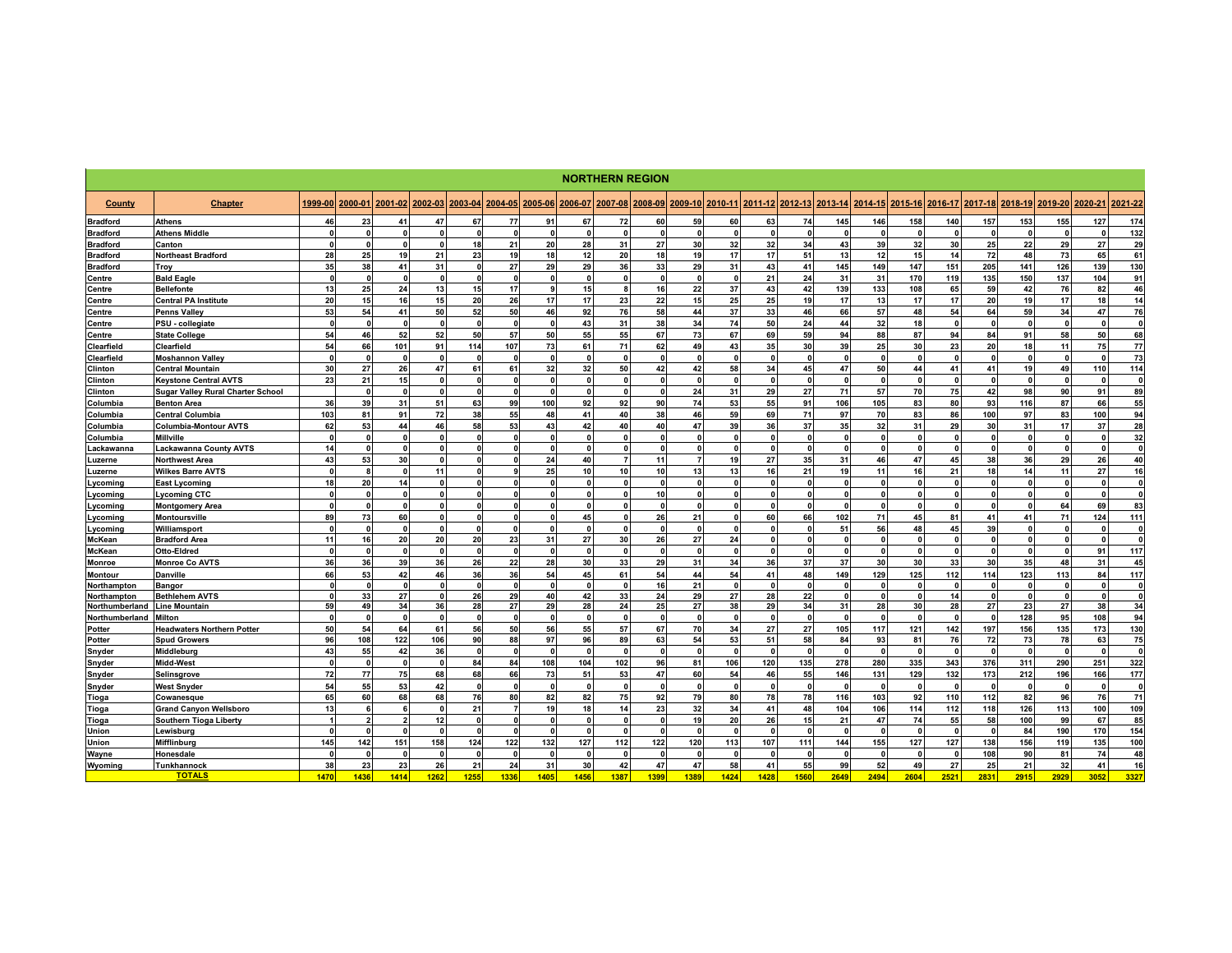|                |                                     |                      |              |                 |              |              |              |         |              |              | <b>SOUTH CENTRAL REGION</b> |              |         |          |                 |              |              |                    |              |              |              |              |                |                 |
|----------------|-------------------------------------|----------------------|--------------|-----------------|--------------|--------------|--------------|---------|--------------|--------------|-----------------------------|--------------|---------|----------|-----------------|--------------|--------------|--------------------|--------------|--------------|--------------|--------------|----------------|-----------------|
| County         | <b>Chapter</b>                      | 1999-00              | 2000-01      | 2001-02         | 2002-03      | 2003-04      | 2004-05      | 2005-06 | 2006-07      | 2007-08      | 2008-09                     | 2009-10      | 2010-11 |          | 2011-12 2012-13 | 2013-14      | 2014-15      | 2015-16<br>2016-17 | 2017-18      |              | 2018-19      | 2019-20      | 2020-21        | 2021-22         |
| Adams          | <b>Apple City - Biglerville</b>     | 89                   | 70           | 59              | 49           | 54           | 74           | 72      | 40           | 57           | 44                          | 34           | 30      | 43       | 45              | 12           | 17           | 14                 | 20           | 25           | 25           | 13           | 92             | 96              |
| Adams          | <b>Battlefield - Gettysburg</b>     | 26                   | 38           | 33              | 34           | 32           | 62           | 43      | 59           | 58           | 45                          | 28           | 31      | 42       | 53              | 43           | 47           | 42                 | 51           | 61           | 40           | 38           | 189            | 171             |
| <b>Adams</b>   | <b>Bermudian Springs</b>            | 42                   | 56           | 38              | 39           | 49           | 57           | 42      | 55           | 61           | 38                          | 46           | 32      | 26       | 30              | 21           | 28           | 30                 | 20           | 29           | 22           | 20           | 18             | 36              |
| Adams          | Littlestown                         | 32                   | 29           | 27              | 29           | -9           | 35           | 31      | 38           | 31           | 32                          | 42           | 31      | 46       | 36              | 22           | 24           | 29                 | 23           | 26           | 29           | 25           | 75             | 75              |
| <b>Adams</b>   | <b>Mason Dixon Fairfield</b>        | 25                   | 10           | 28              | 25           | 23           | 28           |         | 27           | 33           | 40                          | 29           | 34      | 40       | 29              | 22           | 24           | 24                 | 28           | 27           | 24           | 24           | 54             | 73              |
| Adams          | <b>New Oxford</b>                   | 98                   | 101          | 70              | 103          | 119          | 82           | 96      | 74           | 78           | 49                          | 80           | 76      | 65       | 74              | 37           | 46           | 45                 | 33           | 22           | 18           | 16           | 12             | 18              |
| <b>Bedford</b> | <b>Bedford County</b>               | $\Omega$             | $\Omega$     | $\mathbf{0}$    |              |              | $\Omega$     |         | $\mathbf{0}$ | 19           | 18                          | 29           | 36      | 39       | 55              | 52           | 49           | 46                 | 48           | 48           | 40           | 33           | 26             | 39              |
| <b>Bedford</b> | <b>Chestnut Ridge</b>               | 70                   | 45           | 59              | 52           | 64           | 68           | 75      | 78           | 84           | 65                          | 58           | 48      | 53       | 52              | 90           | 85           | 82                 | 78           | 75           | 91           | 103          | 84             | 72              |
| <b>Bedford</b> | <b>Northern Bedford</b>             | 114                  | 102          | 96              | 92           | 89           | 108          | 102     | 90           | 75           | 63                          | 71           | 73      | 81       | 104             | 84           | 104          | 85                 | 96           | 99           | 89           | 86           | 81             | 71              |
| Blair          | <b>Bellwood-Antis</b>               | 62                   | 70           | 73              | 75           | 74           | 66           | 68      | 58           | 46           | 52                          | 46           | 59      | 58       | 54              | 54           | 55           | 71                 | 82           | 69           | 76           | 81           | 72             | 88              |
| <b>Blair</b>   | <b>Central H S</b>                  | 79                   | 80           | 77              | 61           | 56           | 61           | 63      | 58           | 67           | 77                          | 85           | 86      | 76       | 65              | 95           | 95           | 86                 | 92           | 100          | 99           | 99           | 93             | 91              |
| <b>Blair</b>   | <b>Greater Altoona AVTS</b>         | 14                   | 19           | 20              | 24           |              | 30           |         | 28           | $\mathbf{0}$ | $\mathbf 0$                 | $\mathbf 0$  |         | O        | $\Omega$        | $\Omega$     | $\mathbf{0}$ | - 0                | $\Omega$     | $\Omega$     | $\mathbf{0}$ | 0            | $\mathbf{0}$   | $\mathbf{0}$    |
| <b>Blair</b>   | <b>Greater Johnstown AVTS</b>       | 33                   | 27           | 41              | 30           | $\Omega$     | $\mathbf{0}$ |         | $\Omega$     | $\mathbf{0}$ | $\Omega$                    | $\Omega$     |         | $\Omega$ | $\Omega$        | $\mathbf{0}$ | $\Omega$     |                    | $\Omega$     | $\sqrt{2}$   | $\Omega$     | $\Omega$     |                | $\Omega$        |
| Blair          | Tyrone                              | 30                   | 22           | 24              | 27           | 31           | 27           | 28      | 27           | 21           | 24                          | 20           | 22      | 20       | 44              | 96           | 85           | 96                 | 78           | 93           | 87           | 83           | 76             | 87              |
| <b>Blair</b>   | Williamsburg                        | 34                   | 27           | 32              | 31           | 30           | 33           | 46      | 39           | 57           | 40                          | 40           | 25      | 41       | 37              | 47           | 65           | 60                 | 50           | 66           | 46           | 38           | 92             | 80              |
| Cumberland     | <b>Big Spring</b>                   | 36                   | 35           | 36              | 47           | 62           | 72           | 67      | 45           | 49           | 50                          | 58           | 63      | 60       | 66              | 211          | 225          | 216                | 224          | 201          | 244          | 226          | 182            | 228             |
| Cumberland     | <b>Big Spring Middle</b>            | $\Omega$             | <b>n</b>     | $\Omega$        | $\mathbf{0}$ |              | $\mathbf{0}$ |         | $\Omega$     | $\mathbf{0}$ | $\mathbf 0$                 | $\Omega$     |         | $\Omega$ | $\Omega$        | $\mathbf{0}$ | $\Omega$     |                    | $\Omega$     | $\Omega$     | $\mathbf{0}$ | 14           | 29             | 37              |
| Cumberland     | <b>Cumberland Perry CTC</b>         | 21                   | 18           | $\mathbf{0}$    | $\mathbf{0}$ |              | 13           | 17      | 18           | 21           | 19                          | 15           | 18      | 16       | 16              | 21           | 24           | 20                 | 23           | 25           | 37           | 23           | 25             | 29              |
| Cumberland     | <b>Cumberland Valley</b>            | 65                   | 72           | 60              | 76           | 55           | 71           | 82      | 85           | 53           | 37                          | 40           | 78      | 127      | 170             | 160          | 162          | 178                | 176          | 187          | 216          | 217          | 197            | 209             |
| Cumberland     | Shippensburg                        | 49                   | 54           | 56              | 49           | 41           | 43           | 41      | 36           | 51           | 54                          | 55           | 58      | 65       | 61              | 204          | 207          | 158                | 162          | 148          | 179          | 148          | 207            | 209             |
| Dauphin        | <b>Halifax</b>                      | 34                   | 34           | 32 <sup>°</sup> | $\mathbf{0}$ |              | $\Omega$     |         | $\mathbf{0}$ | $\mathbf{0}$ | $\mathbf{0}$                | $\mathbf{0}$ |         | $\Omega$ | $\Omega$        | $\mathbf{0}$ | $\mathbf{0}$ |                    | $\Omega$     | $\Omega$     | $\mathbf{0}$ |              | $\mathfrak{g}$ | $\mathbf{0}$    |
| Dauphin        | <b>Keystone Dauphin Tech</b>        | 34                   | 36           | 41              | 39           | 40           | 39           | 39      | 30           | 49           | 57                          | 45           | 20      | 30       | 43              | 83           | 86           | 83                 | 69           | 67           | 64           | 61           | 72             | 74              |
| Dauphin        | <b>Milton Hershev</b>               | 61                   | 37           | 26              | 20           | 18           | 23           |         | 45           | 38           | 59                          | 30           | 43      | 53       | 30              | 47           | 52           | 41                 | 31           | 38           | 34           | 33           | 38             | 27              |
| Dauphin        | <b>Upper Dauphin</b>                | 99                   | 92           | 105             | 104          | 133          | 95           | 92      | 118          | 77           | 84                          | 110          | 128     | 130      | 120             | 117          | 95           | 86                 | 86           | 89           | 61           | 63           | 110            | 77              |
| Franklin       | Chambersburg                        | 122                  | 104          | 108             | 152          | 154          | 165          | 194     | 177          | 152          | 130                         | 121          | 157     | 182      | 131             | 299          | 249          | 248                | 216          | 272          | 205          | 183          | 277            | 214             |
| Franklin       | <b>Chambersburg Middle</b>          | $\mathbf 0$          | <sup>0</sup> | $\mathbf 0$     | $\mathbf{0}$ | $\Omega$     | $\Omega$     |         | $\mathbf{0}$ | $\mathbf{0}$ | $\mathbf 0$                 | $\mathbf 0$  |         | $\Omega$ | $\Omega$        | $\mathbf{0}$ | $\mathbf{0}$ | $\Omega$           | $\Omega$     | $\Omega$     | $\mathbf{0}$ |              | $\mathbf{0}$   | 45              |
| Franklin       | Conococheague - James Buchanon      | 68                   | 77           | 81              | 73           | 76           | 83           | 86      | 83           | 69           | 64                          | 68           | 79      | 150      | 127             | 141          | 190          | 137                | 134          | 138          | 96           | 99           | 180            | 185             |
| Franklin       | <b>Franklin Co CTC</b>              | 44                   | 35           | 39              | 26           | 26           | 10           | 14      | 30           | 30           | 21                          | 19           | 24      | 23       | 19              | 41           | 49           | 70                 | 61           | 67           | 55           | 51           | 76             | 65              |
| Franklin       | Waynesboro                          | 30                   | 34           | 21              | $\mathbf{0}$ | $\mathbf{r}$ | $\mathbf{0}$ |         | $\mathbf{0}$ | $\mathbf{0}$ | $\mathbf{0}$                | $\Omega$     |         | $\Omega$ | $\mathbf{0}$    | $\mathbf{0}$ | $\mathbf{0}$ | $\sqrt{2}$         | $\mathbf{0}$ | $\mathbf{r}$ | $\mathbf{0}$ | $\mathbf{r}$ | $\mathbf{r}$   | $\mathbf{0}$    |
| Fulton         | <b>Forbes Road</b>                  | $\overline{1}$       | 31           | 25              | 41           | 24           | 25           | 33      | 26           | 32           | 35                          | 34           | 24      | 36       | 29              | 26           | 18           | 45                 | 43           | 49           | 31           | 21           | $\mathbf{0}$   | 5 <sub>1</sub>  |
| Fulton         | McConnellsburg                      | 19                   | 23           | 22              | 24           | 25           | 17           | 16      | 28           | 22           | 25                          | 39           | 33      | 44       | 41              | 50           | 50           | 49                 | 28           | 25           | 150          | 175          | 94             | $\mathbf{0}$    |
| Fulton         | <b>Warfordsburg S Fulton</b>        | 51                   | 66           | 51              | 51           | 62           | 72           | 76      | 79           | 45           | 36                          | 35           | 37      | 52       | 29              | 66           | 63           | 58                 | 67           | 60           | 62           | 49           | 62             | 74              |
| Huntingdon     | Blue Juniata - Juniata Valley       | 57                   | 56           | 61              | 56           | 60           | 56           | 67      | 73           | 72           | 75                          | 77           | 67      | 63       | 46              | 83           | 100          | 76                 | 74           | 76           | 96           | 79           | 87             | 88              |
| Huntingdon     | <b>Captain Jack - Mount Union</b>   | 66                   | 50           | 52              | 50           | 47           | 56           | 52      | 33           | 48           | 48                          | 52           | 41      | 32       | 32              | 75           | 57           | 122                | 109          | 114          | 100          | 146          | 142            | 89              |
| Huntingdon     | <b>Raystown Huntingdon</b>          | 36                   | 39           | 40              | 47           | 31           | 28           | 27      | 26           | 29           | 25                          | 30           | 37      | 40       | 34              | 20           | 11           | $\mathbf{r}$       | $\Omega$     | $\mathbf{a}$ | $\Omega$     |              |                | $\mathbf{0}$    |
| Huntingdon     | Southern Huntingdon                 | 50                   | 59           | 48              | 56           | 60           | 71           | 54      | 47           | 44           | 59                          | 67           | 77      | 101      | 79              | 119          | 97           | 118                | 88           | 72           | 95           | 115          | 100            | 126             |
| Huntingdon     | <b>Standing Stone Huntingdon</b>    | 20                   | 20           | 15              | 14           |              | 6            | 35      | 58           | 53           | 54                          | 38           | 33      | 43       | 46              | 75           | 49           | 98                 | 97           | 92           | 99           | 85           | 100            | 78              |
| Juniata        | <b>East Juniata</b>                 | 42                   | 34           | 29              | 36           | 42           | 30           | 40      | 29           | 43           | 77                          | 42           | 22      | 29       | 42              | 99           | 93           | 73                 | 96           | 100          | 79           | 71           | 52             | 52              |
| Juniata        | Juniata                             | 53                   | 50           | 48              | 32           | 41           | 38           | 55      | 68           | 72           | 90                          | 86           | 91      | 84       | 95              | 124          | 121          | 123                | 133          | 123          | 101          | 98           | 95             | 103             |
| Mifflin        | <b>Big Valley - Mifflin Academy</b> | 49                   | 59           | 93              | 77           | 27           | 55           | 45      | 44           | 31           | 28                          | 41           | 32      | 26       | 25              | 25           | 21           | 17                 | 25           | 29           | 33           | 33           | 50             | 40              |
| Perry          | Greenwood                           | 54                   | 84           | 104             | 70           | 76           | 69           | 79      | 104          | 117          | 101                         | 135          | 108     | 108      | 110             | 139          | 143          | 141                | 135          | 131          | 140          | 126          | 110            | 139             |
| Perry          | Newport                             | 30                   | 26           | 23              | 17           | 30           | 26           | 27      | 32           | 32           | 27                          | 34           | 41      | 42       | 39              | 98           | 136          | 128                | 98           | 114          | 101          | 99           | 100            | 98              |
| Perry          | <b>West Perry</b>                   | 27                   | 34           | 37              | 24           | 29           | 28           | 32      | 15           | 32           | 38                          | 62           | 63      | 60       | 66              | 150          | 171          | 184                | 142          | 145          | 126          | 175          | 117            | 170             |
| York           | Dover                               | 58                   | 64           | 58              | 42           | 40           | 29           | 26      | 28           | 28           | 33                          | 40           | 65      | 50       | 51              | 178          | 249          | 171                | 222          | 163          | 183          | 191          | 223            | 231             |
| York           | <b>Eastern York</b>                 | 69                   | 42           | 54              | 38           | 34           | 41           | 45      | 35           | 39           | 36                          | 24           | 32      | 23       | 50              | 149          | 138          | 93                 | 67           | 60           | 59           | 58           | 169            | 159             |
| York           | <b>Gifford Pinchot</b>              | 87                   | 101          | 74              | 45           | 71           | 35           | 30      | 63           | 60           | 57                          | 87           | 143     | 115      | 90              | 231          | 245          | 200                | 213          | 170          | 203          | 174          | 152            | 244             |
| York           | <b>Kennard Dale</b>                 | 39                   | 33           | 27              | 31           | 29           | 30           | 25      | 30           | 59           | 67                          | 70           | 69      | 68       | 68              | 215          | 117          | 149                | 205          | 202          | 145          | 154          | 155            | 188             |
| York           | <b>Red Lion</b>                     | 29                   | 30           | 34              | 29           | 36           | 41           | 40      | 33           | 34           | 55                          | 72           | 65      | 65       | 52              | 51           | 41           | 52                 | 46           | 43           | 112          | 180          | 167            | 215             |
| York           | <b>White Rose York County</b>       | 17                   | 13           | 25              | 14           | 28           | 29           |         |              | 21           | 24                          | n            |         |          | $\mathbf{r}$    | $\Omega$     |              | 22                 | 22           | 25           | 24           | 14           | 30             | 30 <sup>1</sup> |
| York           | <b>York College</b>                 | $\mathbf{r}$<br>2265 |              | $\mathbf{0}$    |              |              | $\mathbf{r}$ |         | $\mathbf{a}$ |              | $\sqrt{2}$                  | n            |         | 11       | $\mathbf{r}$    | $\Omega$     | $\mathbf{a}$ |                    | $\mathbf{a}$ | $\sqrt{2}$   | $\Omega$     |              |                | $\mathbf{0}$    |
|                | <b>TOTALS</b>                       |                      | 2238         | 2202            | 2051         | 2029         | 2127         | 2111    | 2189         | 2189         | 2152                        | 2234         | 2331    | 2558     | 2485            | 3972         | 3983         | 3866               | 3791         | 3765         | 3816         | 3820         | 4362           | 4525            |